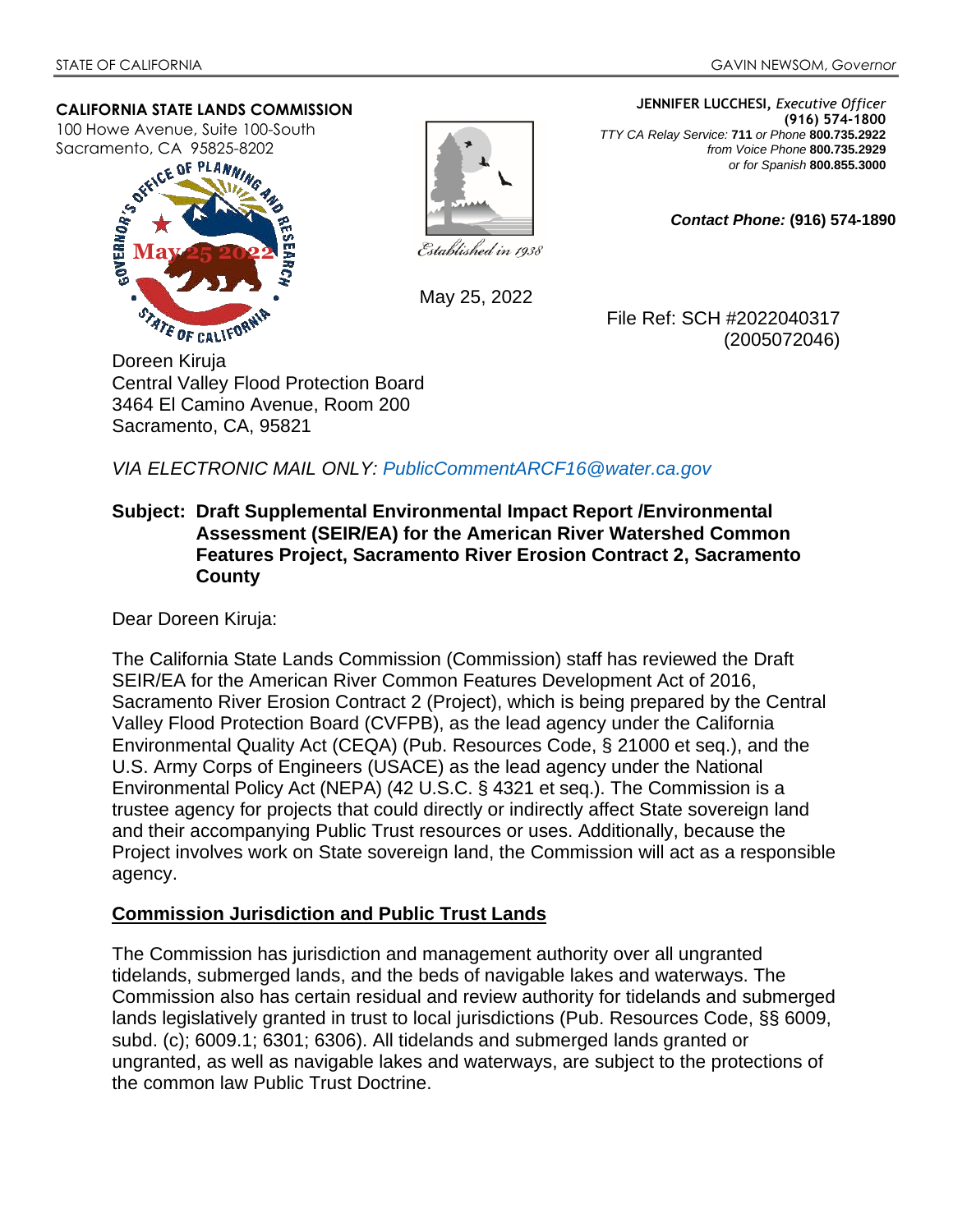As general background, the State of California acquired sovereign ownership of all tidelands and submerged lands and beds of navigable lakes and waterways upon its admission to the United States in 1850. The State holds these lands for the benefit of all people of the State for statewide Public Trust purposes, which include but are not limited to waterborne commerce, navigation, fisheries, water-related recreation, habitat preservation, and open space. On tidal waterways, the State's sovereign fee ownership extends landward to the mean high tide line, except for areas of fill or artificial accretion or where the boundary has been fixed by agreement or a court.

The Sacramento River at the various Project sites is natural, subject to artificial conditions (levees, dredging, dams, fill), navigable, and tidal. In addition, the proposed Project appears to extend onto the bed of the Sacramento River. Therefore, an application is required for the project. The application is available on our website at OSCAR.slc.ca.gov.

As the Project proceeds, please submit additional information, including but not limited to ordinary high-water mark (OHWM) and boundary surveys, for a determination of the extent of the Commission's jurisdiction. Please contact Marlene Schroeder, Public Land Management Specialist, for jurisdiction and leasing requirements for the Project (see contact information at end of letter). Additionally, please ensure that the Commission's Land Management Division staff is included on any future distribution mailing list for the Project.

## **Proposed Project Description**

The USACE, CVFPB, and Sacramento Area Flood Control Agency propose to construct levee improvements consisting of approximately 3.4 miles of bank protection. Improvements will include riprap and planting benches to reduce erosion risk along the Sacramento River east levee. Project objectives include the following:

- Reduce the chance of flooding and damages, once flooding occurs, and improve public safety preparedness, and emergency response.
- Reduce maintenance and repair requirements by modifying the flood management system in ways that are compatible with natural processes.
- Integrate the recovery and restoration of key physical processes, self-sustaining ecological functions, native habitat, and species.
- Ensure that technically feasible and cost-effective solutions are implemented to maximize the flood risk reduction benefits given the practical limitations of applicable funding sources.

Commission staff understand that removal of vegetation and the installation of bank protection and riparian benches on Sites 1 through 6 would take place on State sovereign land.